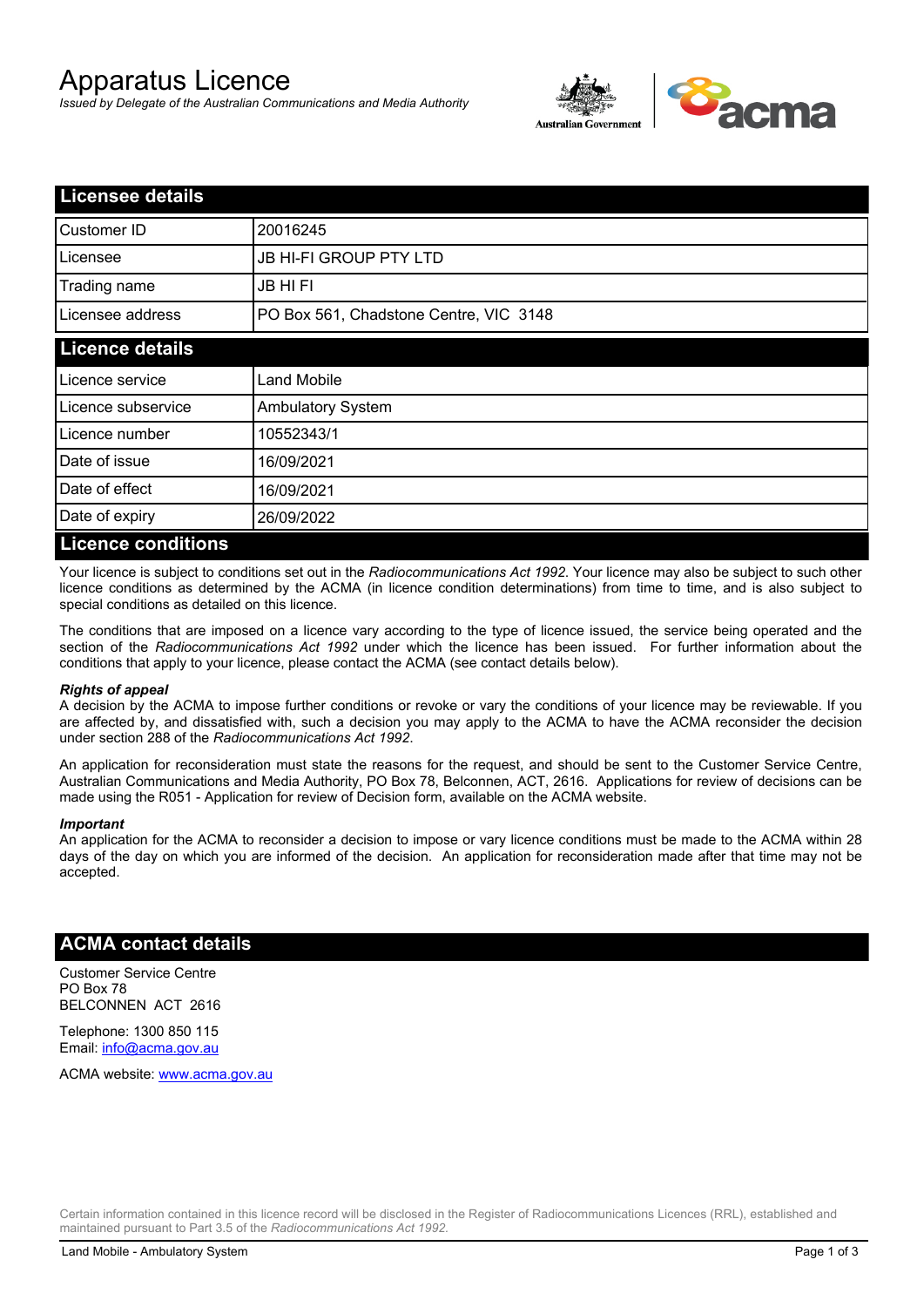# **Advisory Notes applying to licence no.: 10552343/1**

Conditions applicable to the operation of Ambulatory System station(s) authorised under this licence can be found in the Radiocommunications Licence Conditions (Apparatus Licence) Determination and the Radiocommunications Licence Conditions (Land Mobile Licence) Determination. Copies of these determinations are available from the ACMA and from the ACMA home page (www.acma.gov.au).